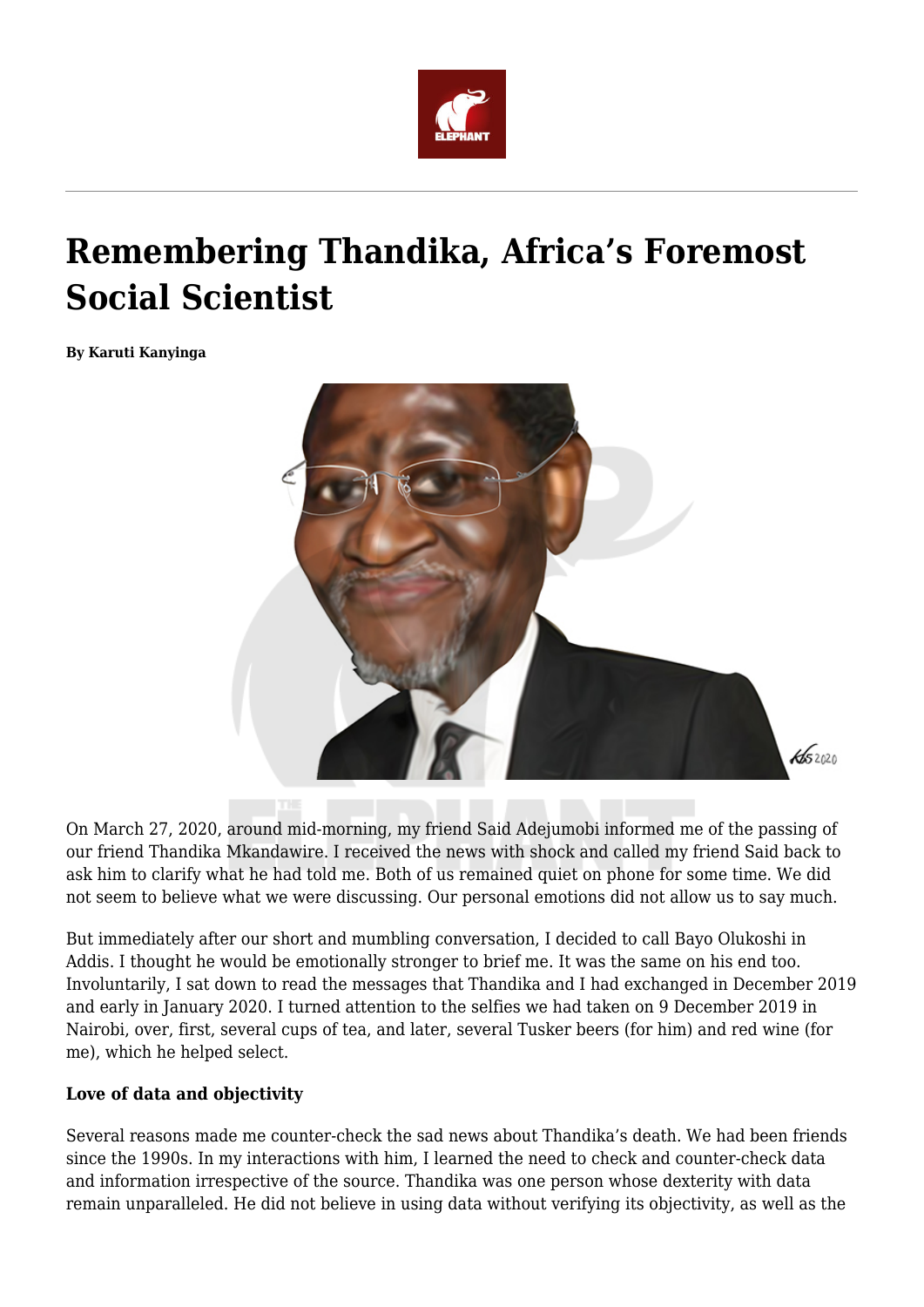manner in which the date was assembled. He could literally "torture" data to speak the truth by comparing different sets and sources. Triangulation – if you may – was a major issue of concern to him. This is what I learned from him, especially at the time of finalising my PhD studies at Copenhagen's Centre for Development Research (CDR), where he came for a research fellowship around 1998.

The second reason for counter-checking the sad news about Thandika was personal. At midnight of 23 November 2019, at exactly 00:08, I received a message from Thandika. The message read: "Are you in Nairobi the first 12 days of December?" I immediately replied and said: "Hi Prof: Yes, I will be; let us keep in touch!" This was the usual way we communicated for a number of years, especially when he joined the London School of Economics. He would send students for field work to Kenya. Before doing so, he would send me a message asking whether I am around. He would then let me know that a student would be coming to see me. And the students he sent to speak to me or seek advice were the type you would love to have around for long. They were brilliant and schooled in "torturing data", Thandika style.

Our meeting in December 2019 was also special in a way. We met on 9 December. He asked me where we could meet in the Westlands part of Nairobi and I could not immediately pick a place. I knew he had been unwell, and I was not sure whether I should take him where we could have a cup of coffee and meal or a place for a drink. I decided to pick a coffee shop – Java – which he liked very much.

Thandika was open to conversations, especially conversations based on data. Our meeting in December happened to be one such conversation. The meeting over coffee was one of the best I ever had with him. He was finalising his manuscript on his passionate topic. He was analysing new trends in Africa's development. Many of us certainly knew that he was always very creative in the use of data and would find innovative solutions using data that was in the hands of many. During our conversation, I could see his fresh ideas in examining Africa's development challenges and policy solutions.

The manuscript he discussed with me had data on Africa's growth and development from the 1960s to 2019. He called one of the graphs a "killer graph" because he was able to examine growth factors from the 1970s to the present. He was of the view that the factors that fuelled Africa's growth in the 1970s were very different from the factors that have been accelerating Africa's growth from the late 2000s period. He identified the services sector and, in some instances, the ICT sector as responsible for the current growth. He argued that these would not have sound impact on Africa's development. This is the argument he wanted me to critique once he was through with the drafting.

#### **Coffee shop or beer bar – the embarrassing choice**

Thandika was a man of humour. There was an instance at one particular conference in Nairobi where a speaker could not pronounce Thandika's second name, Mkandawire. Thandika simply made it easy for him by telling him to pronounce it as Mkanda Wire (mkanda is Swahili for rope; and wire is a metal thread/rod). This left everyone laughing.

The manuscript he discussed with me had data on Africa's growth and development from the 1960s to 2019. He called one of the graphs a "killer graph" because he was able to examine growth factors from the 1970s to the present.

He was humorous even when talking about serious and personal issues. After our coffee, he suddenly asked me: "Karuti, I did not know you would bring me to a coffee shop! When did you think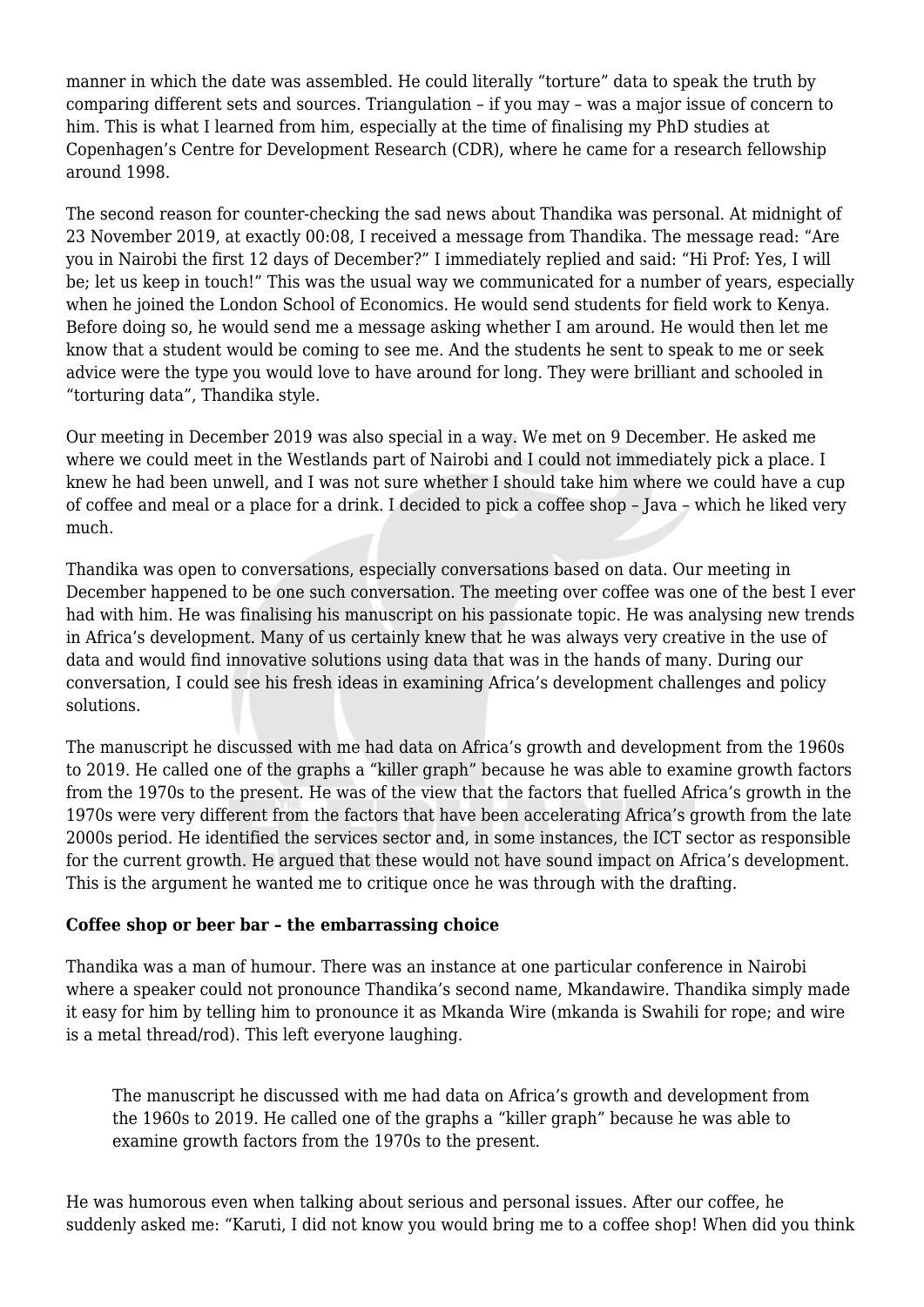I stopped taking Kenyan Tusker?" Of course, I had chosen the coffee shop as a venue because I thought I was being considerate. He had had cancer treatment and I thought we should consume something light. He told me that he had remained in remission for a while. But in his usual genius way of stating even the most difficult subjects, he quickly added, "But you know these things change…remission may be temporary or permanent…".

We proceeded to a different restaurant for a Kenyan beer and my red wine, which he had the pleasure of selecting for me. I dropped him late at night at his apartment. I was feeling guilty because we had stayed out so long at night.

### **Influence on African scholarship**

Sometime in 1998, Thandika came to Copenhagen for a research fellowship, just after his tenure at the Council for the Development of Social Science Research in Africa (CODESRIA). It was here, at the Centre for Development Research (CDR), that I came to really understand and appreciate the immeasurable support he lent me and other younger scholars. He had come to join our friend and leading Africanist, Peter Gibbon, a friend who was also my supervisor.

Thandika arrived in Copenhagen and had immediate intellectual impact. He had the ability to see things that Danish Africanists would or could not see. In fact, in some discussion, there was a question on why African scholars were no longer writing as they did in the previous decade and why they were not influencing policy thinking. Thandika simply walked the discussion through the turns and crises of higher education, neoliberalism and its impact on scholarship, and the significance of politics on university education.

Again, he showed his ability to look at Africa with fresh eyes when he pointed out to them two simple facts. One, the consultancy "industry", including Denmark and Sweden (his home), had drained universities of talents that should be used for research. This was the basis of his then CDR working paper, "Notes on Consultancy and Research and Development Research in Africa".

He also gave another reason, but in passing: the generation of African leaders that was implementing the neoliberal Structural Adjustment Programmes (SAPs) in Africa did not have an understanding of the role of higher education in Africa's development. For him, the first generation of African leaders, such as Julius Nyerere in Tanzania and Kwame Nkrumah in Ghana, had a good understanding of this role, especially because many of them were educated and had peasantry backgrounds. (These challenges were later well addressed in a book on African intellectuals that he edited and which was published by CODESRIA.) He did point out that there was a quest to build a developmental state in Africa that would play the role of building institutions, but this effort was increasingly undermined by restructuring efforts forced by the West.

I am indebted to Thandika in another respect. We had a habit of occasionally going for simple lunch meals or going for a drink during some evenings. Nothing fascinated Thandika than research ideas. One of these evenings, we discussed my research work on the politics of land in Kenya. Before I could explain what my main research question was, he immediately quipped: "Why is land such an issue so many years after independence? Where are the large farms that the colonial settlers occupied in the white highlands?" This, of course, led to me to go further to get answers through a review of records – and getting new dimensions in every page I turned.

After a quick review of the data on large farms, I realised that the land question is a political question whose solution does not lie in titling or market solutions. At this time, Thandika had consolidated his arguments on the paper on "Crises Management and the Making of Choiceless Democracies", as well as a paper on Malawi's agriculture, employment and labour. Our discussions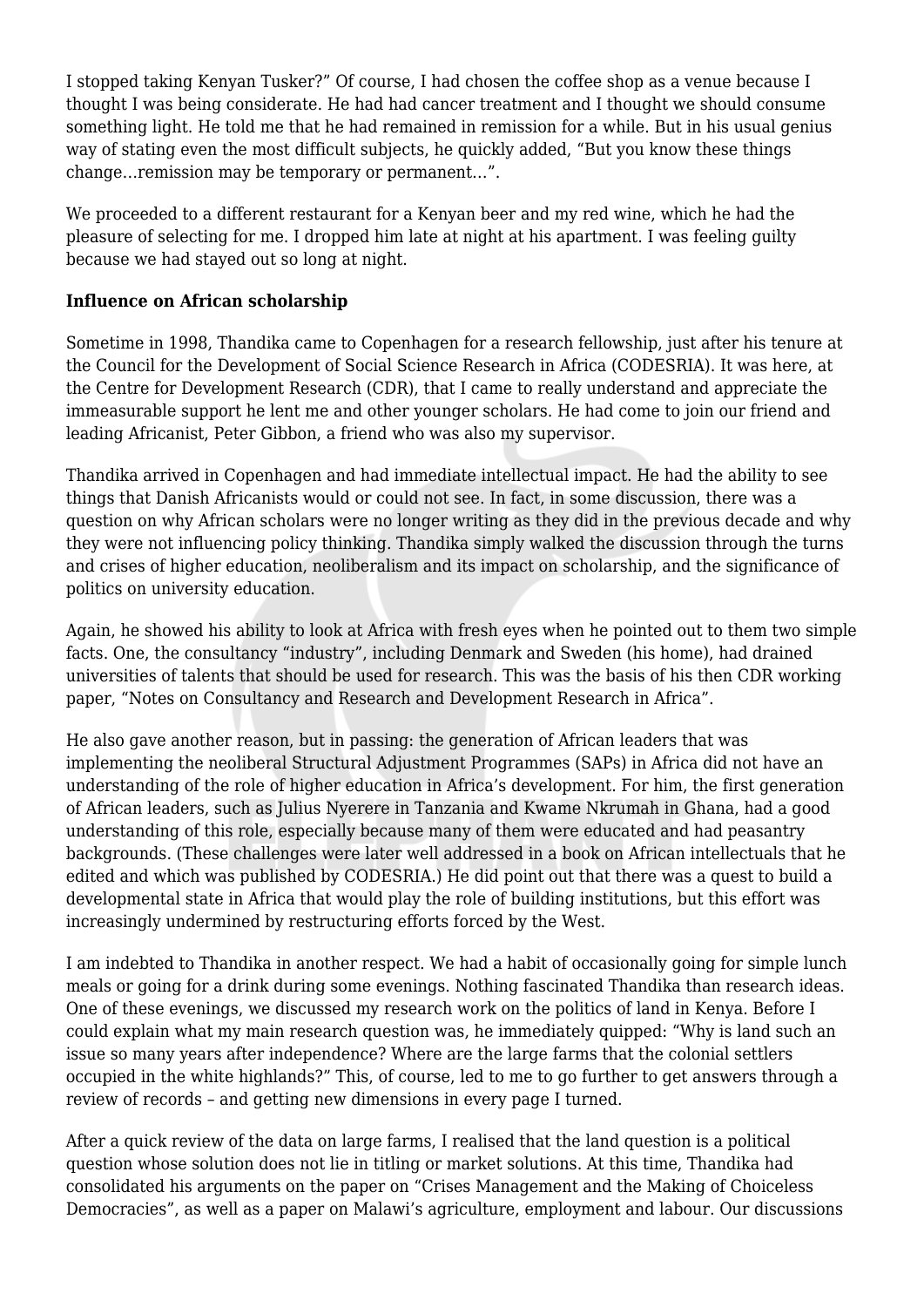around these issues revealed the primacy of the state and the struggles for democratic reforms as central issues in understanding the state of development on the continent.

Before I could explain what my main research question was, he immediately quipped: "Why is land such an issue so many years after independence? Where are the large farms that the colonial settlers occupied in the white highlands?"

It was when he was in Denmark that Thandika was approached to apply for the post of Director at the United Nations Research Institute for Social Development (UNRISD). There had been no other African at this post and it was evident that regional blocs, including South East Asia and some European countries, were lobbying for their candidates. We had long discussions on what to do and how to do it but, trust me, Thandika does not lobby. It was left to his credentials to speak for him. His writings and publications spoke for him, in addition to extremely good reference letters by prominent scholars and Africanists.

He continued to publish and his works on Africa's development are extensively cited by researchers. I have included his works in the courses I teach. I usually find it refreshing going back to his publications whenever I want to reboot my thoughts on Africa's development. Indeed, one time I came to learn that my students often joke that one cannot be my friend without citing Thandika Mkandawire's works.

## **IDS and CODESRIA**

Every time we met, Thandika would ask about the state of research at the Institute for Development Studies (IDS) at the University of Nairobi, where I am based. He was indeed very happy when we met in Copenhagen and learnt that I was based at IDS. This is because of many reasons. First, as he told me and explained during the 15 CODESRIA General Assembly, IDS (Nairobi) and CODESRIA have an organic relationship. The life of both institutions was quite intertwined. CODESRIA has origins anchored in IDS and other development studies centres in Africa.

Thandika explained that in the early 1970s, the directors of development research centres in Africa met several times in Bellagio, Italy, with the support of the Rockefeller Foundation. But the African directors of development research institutes, including the then IDS Director, Dharam Ghai, decided to meet more regularly because they had lots of things in common. They began to convene as the Conference of Directors of Economic and Social Research Institute (the original CODESRIA). The meetings were generally informal and aimed at sharing information and research ideas on the state of development in their respective regions. They met annually and decided to rotate the hosting of the meetings, moving every year from one region to another. Over time, however, Samir Amin, the eminent and quintessential intellectual, decided to host the "conference of directors" at the UN Centre where he was the director – the African Institute for Economic Development and Planning (IDEP) in Dakar. After getting a "permanent home", the conference transformed into a council – the Council for the Development of Social Science Research in Africa (the present-day CODESRIA).

Thandika explained that in the early 1970s, the directors of development research centres in Africa met several times in Bellagio, Italy, with the support of the Rockefeller Foundation. But the African directors of development research institutes, including the then IDS Director, Dharam Ghai, decided to meet more regularly because they had lots of things in common.